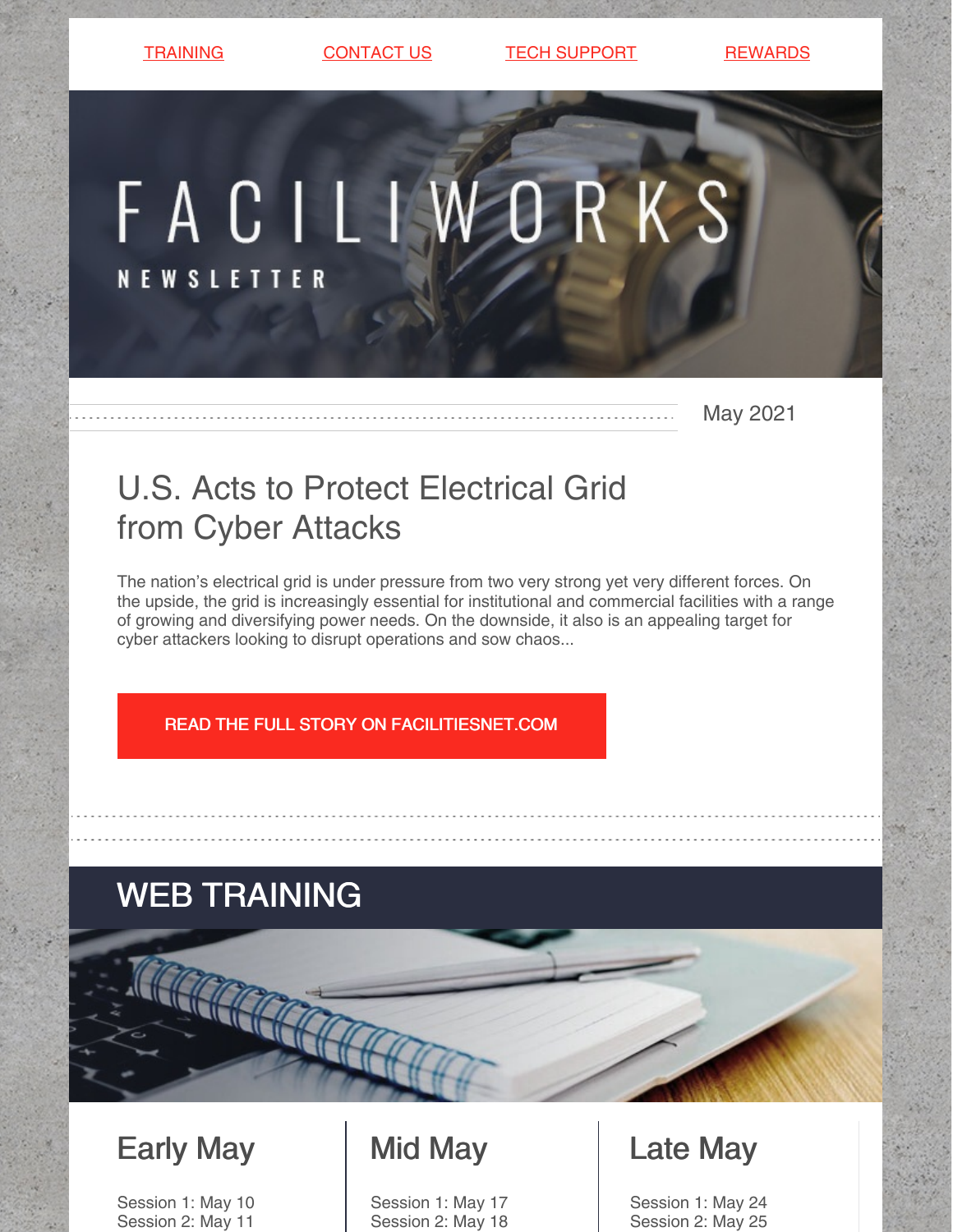Session 3: May 12 Session 4: May 13 Session 5: May 14 Session 3: May 19 Session 4: May 20 Session 5: May 21

Session 3: May 26 Session 4: May 27 Session 5: May 28

To register for any of these sessions or for info about custom training options, please contact our Training Specialist at 1-800-776-3090 ext. 134 or [training@cybermetrics.com.](mailto:training@cybermetrics.com)

#### SESSION DETAILS AND FULL TRAINING [SCHEDULE](https://faciliworks.com/training-schedule/#web_training)

# TECH TIP



## FaciliWorks 8i Dashboard

The summary boxes on the FaciliWorks 8i dashboard can be configured as either text or graphical view. To change the view of a summary box, click its Dashboard Settings icon:

### $\bullet$

The following window will open; select either Text or Graphical view for each summary box.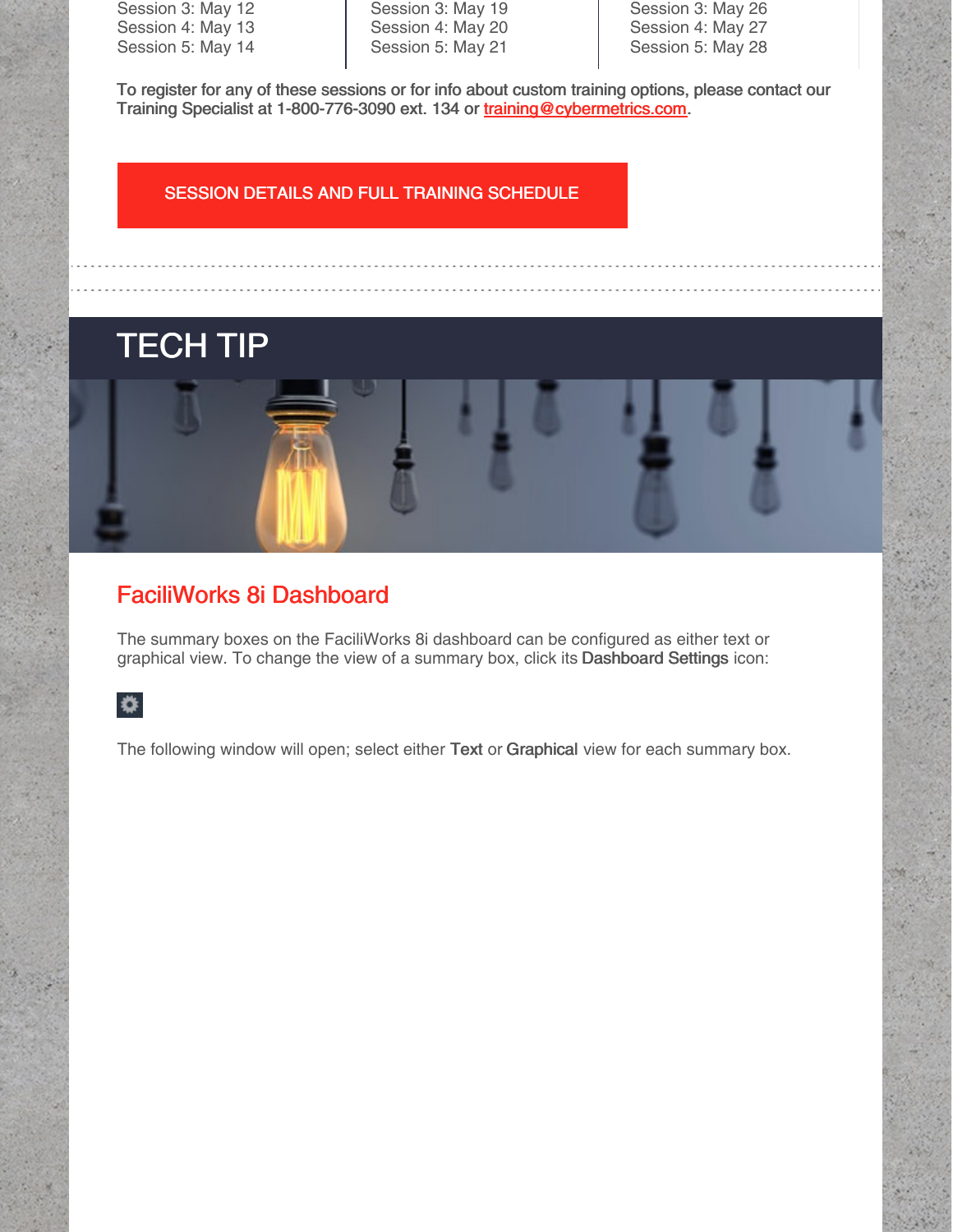| Calibrations<br>$\vee$                         | Graphical<br>Text        |
|------------------------------------------------|--------------------------|
| <b>Financials</b><br>$\blacktriangledown$      | Graphical<br>Text        |
| Human Resources                                | Text<br>Graphical        |
| ← Preventative Maintenance<br>◢                | Graphical<br>Text        |
| <b>√</b> PMs to be Created                     |                          |
|                                                |                          |
| $\vee$ Open PMs                                |                          |
| <b>√</b> Overdue PMs                           |                          |
| ✔ PMs that are Within 3 days of their Due Date |                          |
| M<br>Report Favorites                          |                          |
| ← Service Requests                             | Graphical<br>Text        |
| ← Spare Parts                                  | Text<br>Graphical        |
| Þ.<br>Þ.<br>$\sqrt{}$ Tools<br>Þ.              | <b>Text</b><br>Graphical |

You can also hover your mouse over the **Dashboard Settings** icon of a specific summary box; you will be presented with the following options: Settings, Refresh, Graphical/Text View and Hide. Click the third icon to change the view. If a box is in text view, click this icon for graphical view:

#### $\epsilon_{13}$

If a box is already in graphical view, the third icon will be an abc icon; click the abc icon to switch to text view.

Another option available from the Dashboard is KPIs (available in FaciliWorks 8i Enterprise only). To enable KPIs, navigate to the Configuration -> Admin Settings -> Options tab. Toward the bottom of the form, check the Turn on KPI checkbox and then click Save. You will be prompted to log back into FaciliWorks.

When you log back in, the KPI icon will be displayed in the header bar of the dashboard (above the summary boxes):

## n.

Clicking this icon will display the KPI graphs. Depending on the graph, you can filter by date range, Asset Type, Priority and specific asset ID(s). If asset grouping is enabled, a user will only have access (here in KPIs) to the asset groups to which the user is assigned. The Administrator must be a member of all asset groups to have all assets and filtering available here.

You can expand the view of a KPI, print it, export the raw data that was used to calculate the KPI and rearrange the display of the four KPIs. All of these functions are accessible via the set of icons in the upper right portion of each graph. Use Auto-arrange, Reset, Minimize All and Cascade to alter the arrangement of the graphs. Shown here is an example of the MTBF graph (mean time between failures). In FaciliWorks, MTBF is the time from the completion of one work order to the creation of the next work order for a particular asset.